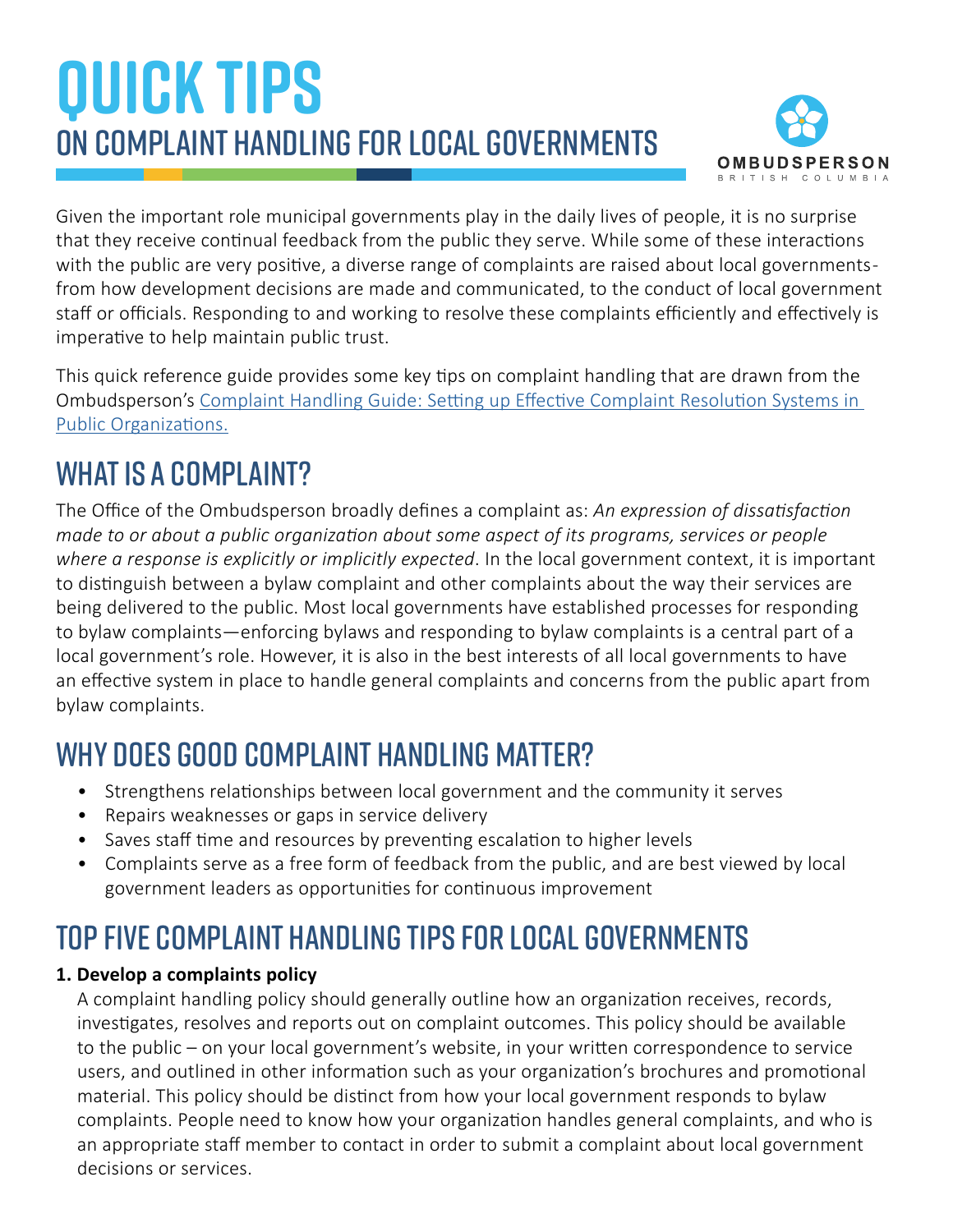### **2. Put processes in place that give effect to the policy**

In addition to a complaint handling policy, local governments also need to provide guidance on the specific steps that are required to give effect to the policy. A good complaint procedure will outline:

- clear details on how complaints can be made to the local government (e.g., in writing, verbally, by email, anonymously)
- responsibilities for recording, investigating and resolving complaints
- time frames for resolution, including service standards for responding to urgent and priority complaints
- processes for responding to serious issues raised by the complainant (e.g., criminal matters, risk to health and safety for the person, community or environment)
- how complaints and complaint outcomes will be tracked and recorded to ensure continuous improvement

This complaints process should be accessible, easy to use, and have a variety of contact options for submitting a complaint. It is good practice to have a central point of contact for complaints about other local government matters not relating to bylaw complaints. Complaints may be forwarded to individual departments from that initial point of contact, but the goal should be to make it easy for people to contact you with their concerns.

### **3. Support and train staff to respond effectively to complaints**

Frontline staff should be equipped with the skills and confidence they need to resolve complaints early. In order to do this, it is important that staff are supported by an organizational culture where leaders value and welcome complaints as a source of feedback from service users and an opportunity to learn. Staff also should have adequate training in conflict resolution and effective communication. Frontline staff also need to clearly understand the organization's complaints policy and procedures in order to properly assess, respond to, and resolve complaints effectively.

### **4. Provide information to help manage expectations**

When individuals have realistic expectations about what to expect when they bring forward a complaint, they are more likely to view the complaint handling process as fair and reasonable. To manage expectations, individuals should be told:

- who will handle their complaint
- whether or not certain issues will be addressed (and why)
- the possible outcomes of the complaints process
- what level of involvement is expected of them
- the approximate timelines to expect throughout the process (such as when they will next be contacted with an update)

### **5. Seek early resolution**

Acknowledging and resolving complaints as soon as possible after they are received will satisfy those who bring forward their concerns and can help avoid unnecessary escalation of complaints.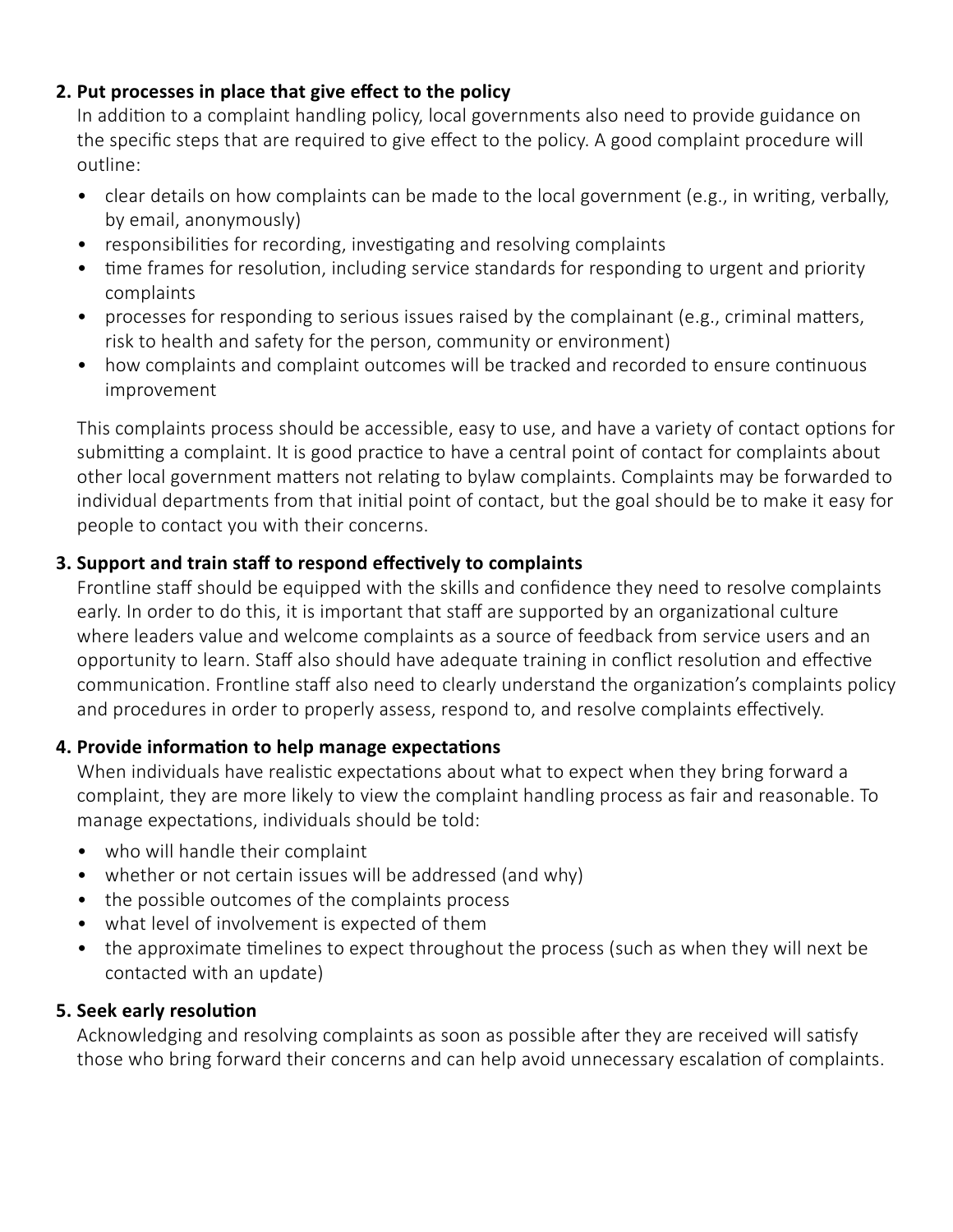### Effective ways to resolve complaints about local governments

- **• Provide a better explanation**. Individuals are more likely to accept a decision if they can understand how it was made. Providing better reasons for the decision in an understandable way that explains how the decision was reached, which rules were applied, and what information was considered, can help to resolve a complaint.
- **• Reconsider the original decision made or action taken**. Taking steps to understand how the initial decision was made, and reevaluating it in the context of the rules that apply and the facts considered, can ensure the original decision or action was reasonable and fair. If this review determines that the original decision was unfair, unreasonable, or wrong in the circumstances, local governments have an opportunity to make it right.
- **• Apologize**. Oftentimes, a simple and genuine apology provided at the right time can deescalate situations and repair the harm that was caused. Providing an apology also demonstrates integrity on the part of a public organization and contributes to positive relationships between a local government and the community it serves.

If complaints cannot be resolved at the local government level, staff should inform individuals of their right to raise their concerns with the Office of the Ombudsperson. The Ombudsperson is an independent officer of the BC Legislature who impartially investigates complaints from the public to ensure people are treated fairly in the delivery of local and provincial public services.

### A Case Summary: Sorting the Trash

Here is a brief summary of a complaint we investigated where the issue had not been resolved at the local government level. This case highlights the importance of providing a clear and timely response to an individual's concerns, and how having an effective complaints process can assist local governments to resolve issues effectively at the point they are received.

*Aaron noticed that his garbage and green waste had not been collected on his scheduled collection date. He called his local government and was told it would be picked up soon. His green waste was collected a couple of days later but his garbage didn't get collected until a month later. In the meantime, he had to get rid of his excess garbage at his own expense. When Aaron contacted the city to find out why his garbage had not been collected, the city did not give him an explanation.*

*Aaron contacted the Office of the Ombudsperson for help. We investigated and found out that there had been equipment issues that delayed the garbage and green bin collection. The investigation also found that when Aaron called the city, service requests were created for both his garbage and green bin to be collected, however once his green bin was collected, both service requests were closed without Aaron being notified. We also found that the city had failed to escalate Aaron's subsequent calls to the appropriate department and that staff had not provided Aaron with an explanation for the delay.* 

*As a result of our investigation, the city reviewed its complaint handling process to ensure that complaint files are reviewed more carefully. The city also committed to taking steps to ensure its staff accurately advise callers about the steps they can take in relation to their complaint. In addition, the city agreed to write to Aaron to provide him with the reasons for the delay in his garbage collection and an explanation of the steps that were taken to ensure requests like his are properly dealt with in the future.*